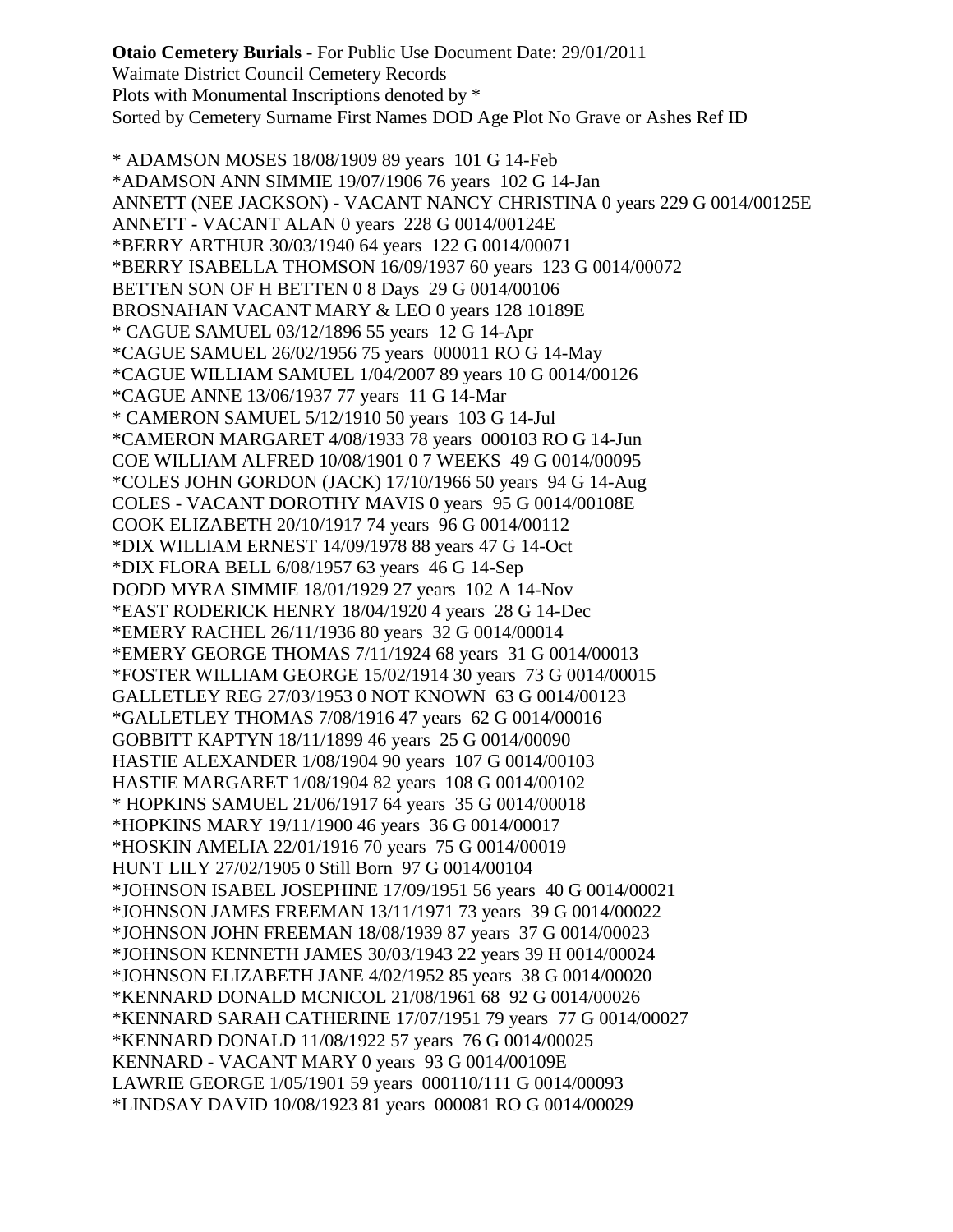\*LINDSAY ROBERT 14/01/1921 54 years 81 G 0014/00030 \*LINDSAY AGNES 20/01/1915 80 years 82 G 0014/00028 \*LYALL GORDON 7/06/1917 30 years 33 H 0014/00032 \*LYALL HELEN CHRISTINA 31/07/1931 67 years 33 G 0014/00033 \*LYALL WILLIAM 11/10/1918 30 years 34 H 0014/00034 \*LYALL GEORGE 7/01/1925 76 years 34 G 0014/00031 \* MARTAIN MARGARET RAIT 5/02/1938 64 years 98 G 0014/00046 \* MARTIN ANDREW 25/10/1908 74 years 100 G 0014/00040 \*MARTIN DAVID MARTIN 6/09/1912 33 years Roman Catholic 291 G 0014/00041 \*MARTIN ISABELLA 16/03/1924 85 years 99 G 0014/00042 \*MARTIN JAMES JOSEPH 24/12/1912 0 3 WEEKS Roman Catholic 294 G 0014/00043 \*MARTIN JESSIE ISABELLA 3/01/1917 0 8 MONTHS 126 G 0014/00044 \*MARTIN MARGARET 14/04/1963 79 years 000127 RO G 0014/00045 \*MARTIN MARJORIE 1/03/1939 28 years 124 G 0014/00047 \*MARTIN PERCIVAL ANDREW 19/07/1973 60 years 121 G 0014/00048 \*MARTIN ROSANNA 20/02/1965 80 years Roman Catholic 290 G 0014/00049 \*MARTIN WILLIAM ANDREW 8/12/1910 0 1 DAY Roman Catholic 294 G 0014/00050 \*MARTIN FRANK CHARLES 13/10/1960 78 years 127 G 0014/00085 \*MARTIN EVELYNE MARGARET 21/03/1989 74 years 120 G 0014/00086 \*MARTIN BERTHA 85 years 119 G 0014/00117 \*MARTIN ALICE 10/07/1925 4 5 Months 125 G 0014/00039 MARTIN - VACANT 0 years 118 G 0014/00116E MARTIN - VACANT 0 years 117 G 0014/00115E \*MCAULEY JULIA 23/03/1915 52 years Roman Catholic 277 G 0014/00036 \*MCAULEY ALEXANDER (ALECK) 11/08/1929 60 years Roman Catholic 276 G 0014/00035 MCDONALD EDWARD (Headstone reads EDWARD J) 3/07/1929 66 Poss 69 RC 26G14/38 \*MCDONALD WILLIAM EDWARD 2/08/1900 5 26G 0014/00087 \* MCDONALD JOHN JAMES 21/04/1908 20 11 Months 27 G 0014/00105 MCDONALD WILLIAM 12/08/1912 0 NOT KNOWN 2 G 0014/00119 \*MCDONALD CATHERINE NIMMO 28/10/1938 79 Not known 000027 RO G 0014/00037 MCRAE ANDREW 13/08/1896 45 years 1 G 0014/00089 O'BRYAN DANIEL 31/05/1915 0 About 60 y Roman Catholic 300 G 0014/00110 \*O'LOUGHLIN CATHERINE 27/08/1954 80 years Roman Catholic 000268 RO G 0014/00052 \*O'LOUGHLIN CHARLOTTE 7/09/1951 72 years Roman Catholic 271 G 0014/00053 \*O'LOUGHLIN GERTRUDE 21/06/1920 21 years Roman Catholic 269 G 0014/00054 \*O'LOUGHLIN JOHN 5/12/1916 50 years Roman Catholic 266 G 0014/00055 \*O'LOUGHLIN LEONARD ANDREW 18/10/1938 41 years RC 268 G 0014/00056 O'LOUGHLIN \*MARGARET 1/11/1924 58 years Roman Catholic 267 G 0014/00057 \*O'LOUGHLIN MARY 15/04/1951 80 years Roman Catholic 267 G 0014/00058 \*O'LOUGHLIN ANDREW 27/02/1919 44 years Roman Catholic 270 G 0014/00051 PAUL CHARLES 11/ 01/1901 76 years 24 G 0014/00092 PYE - VACANT CAROLINE MARY 0 years 129 G 0014/10121E SCANLAN -- MAYBE SCANLIN EDWARD BLACK 3/09/1912 68 years 28 G 014/00120 \*SHEEHAN MARGARET 29/04/1940 65 years Roman Catholic 296 G 0014/00060 \*SHEEHAN BARTHOLOMEW 18/05/1940 79 years Roman Catholic 295 G 0014/00059 SKINNER - VACANT AUDREY LILLIAN 0 years 130 G 0014/10122E \*SMITH GEORGE 26/06/1973 89 years 104 G 0014/00062 \*SMITH VEDA EMILY 18/02/1924 6 years 105 G 0014/00063